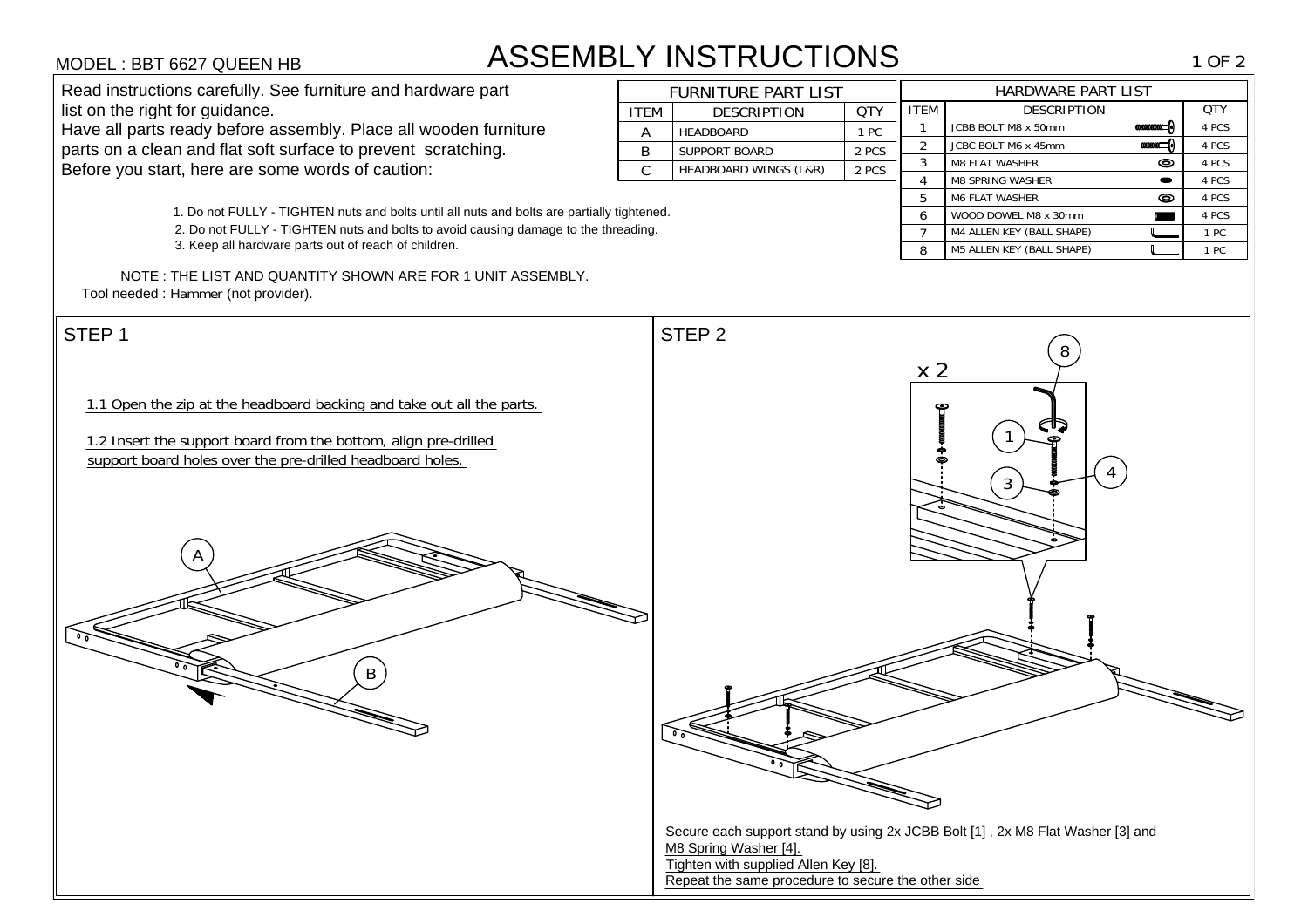# ASSEMBLY INSTRUCTIONS